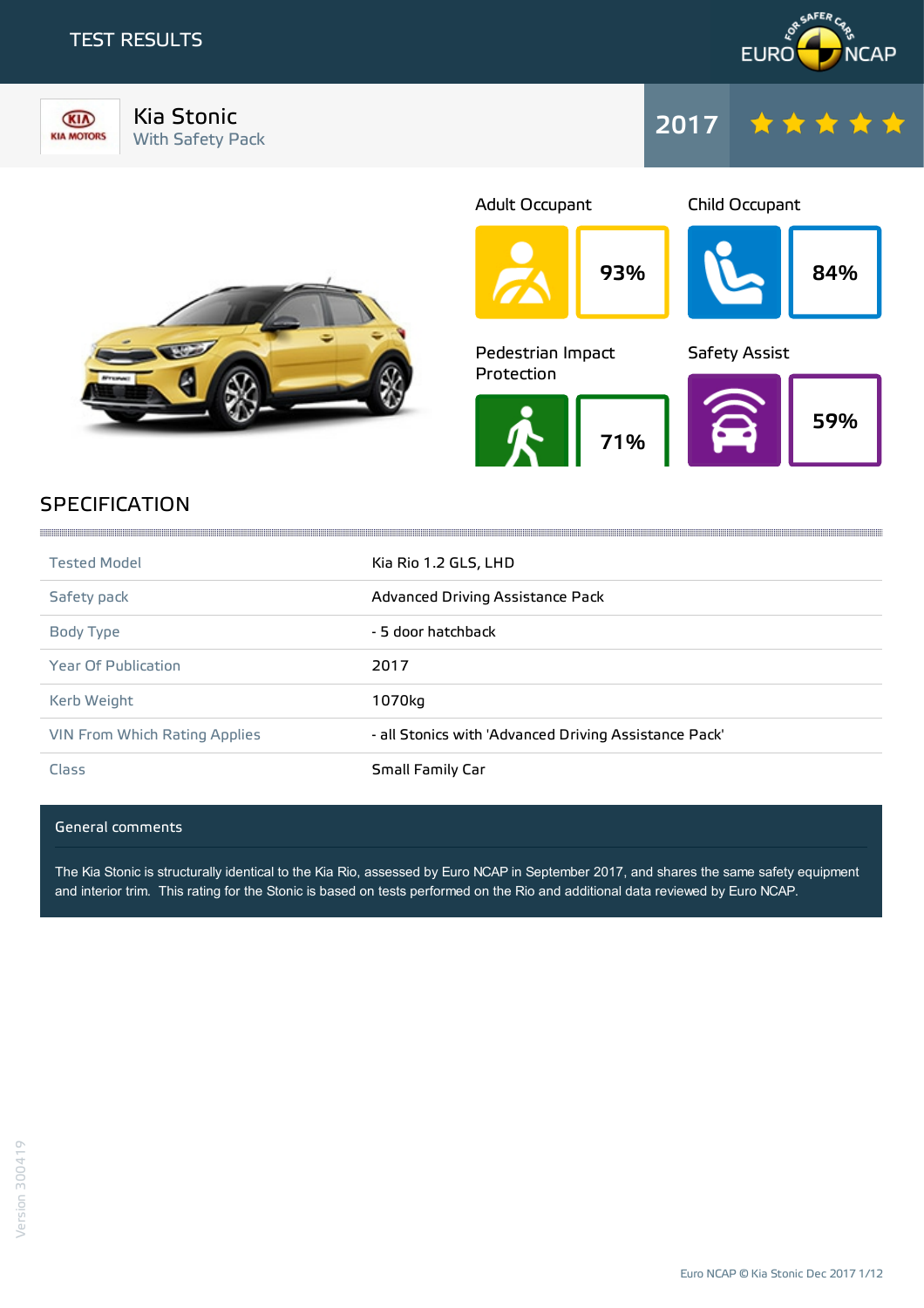

## SAFETY EQUIPMENT

|                          | <b>Driver</b> | Passenger | Rear |
|--------------------------|---------------|-----------|------|
| FRONTAL CRASH PROTECTION |               |           |      |
| Frontal airbag           |               |           | ×    |
| Belt pretensioner        |               |           |      |
| Belt loadlimiter         |               |           |      |
| Knee airbag              | ×             | ×         | ×    |
| SIDE CRASH PROTECTION    |               |           |      |
| Side head airbag         |               |           |      |
| Side chest airbag        |               |           | ×    |
| Side pelvis airbag       |               |           | ×    |
| <b>CHILD PROTECTION</b>  |               |           |      |
| Isofix                   |               | ×         |      |
| Integrated CRS           |               | ×         | ×    |
| Airbag cut-off switch    |               |           |      |
| <b>SAFETY ASSIST</b>     |               |           |      |
| Seat Belt Reminder       |               |           |      |
|                          |               |           |      |

<u> 1989 - Johann Stoff, fransk politik (f. 1989)</u>

| <b>OTHER SYSTEMS</b>    |   |
|-------------------------|---|
| Active Bonnet (Hood)    | x |
| <b>AEB Pedestrian</b>   |   |
| <b>AEB City</b>         |   |
| AEB Inter-Urban         |   |
| Speed Assistance System | O |
| Lane Assist System      |   |

Note: Other equipment may be available on the vehicle but was not considered in the test year.

**Fitted to the vehicle as standard**  $\bigcirc$  Fitted to the vehicle as part of the safety pack

 $\bigcirc$  Not fitted to the test vehicle but available as option or as part of the safety pack  $\bigcirc$  Not available  $\qquad$  Not applicable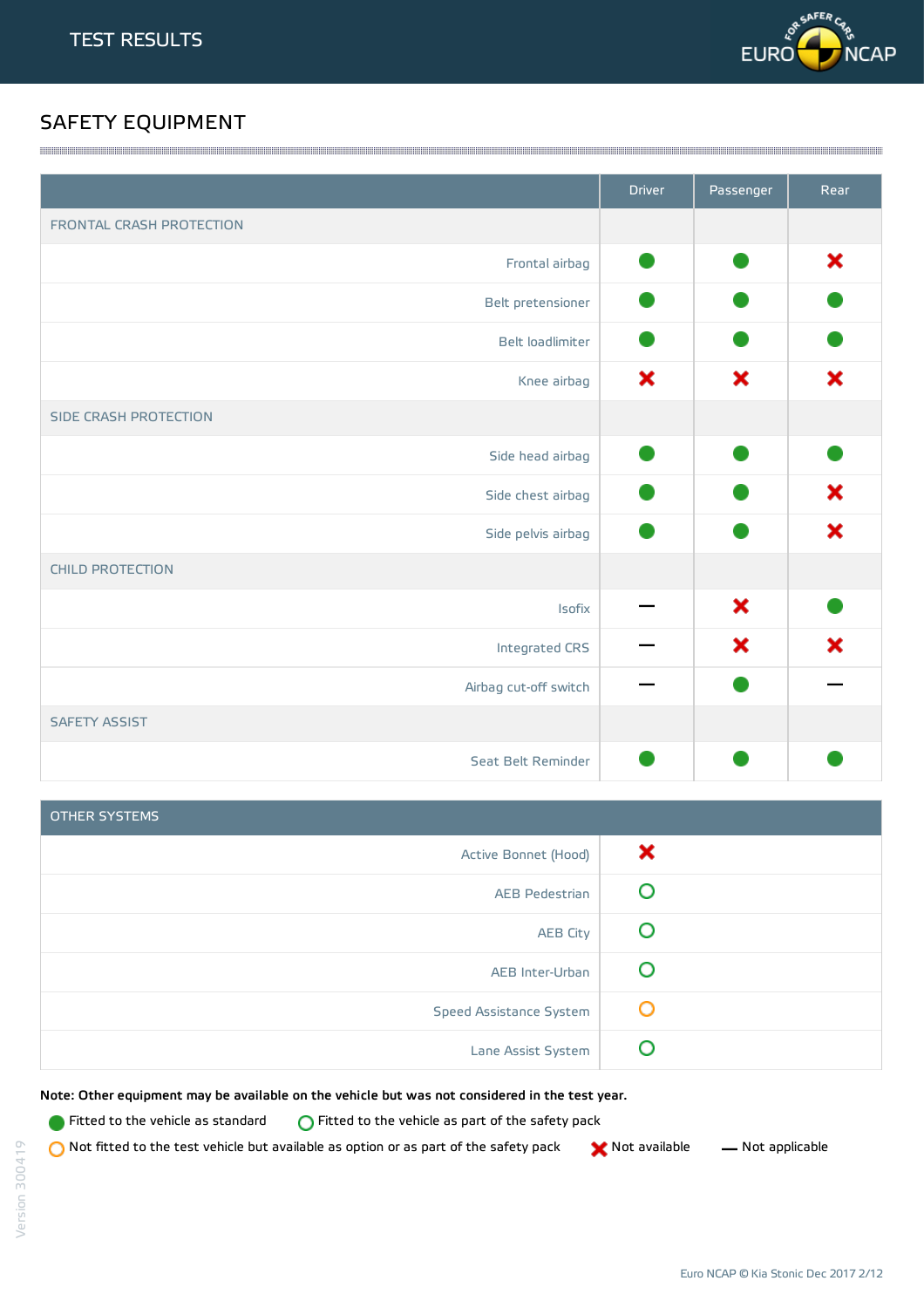







Euro NCAP © Kia Stonic Dec 2017 3/12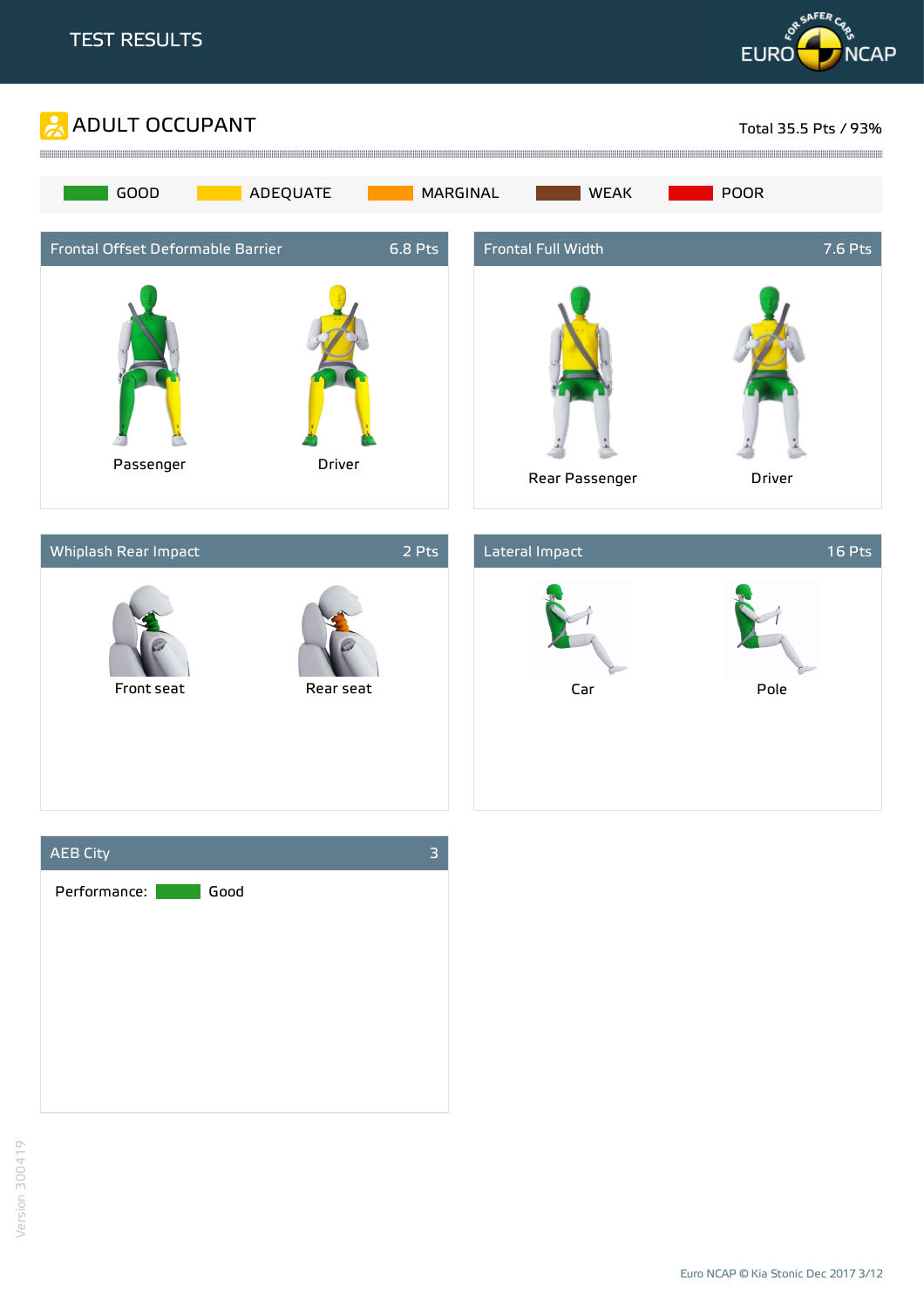

Euro NCAP © Kia Stonic Dec 2017 4/12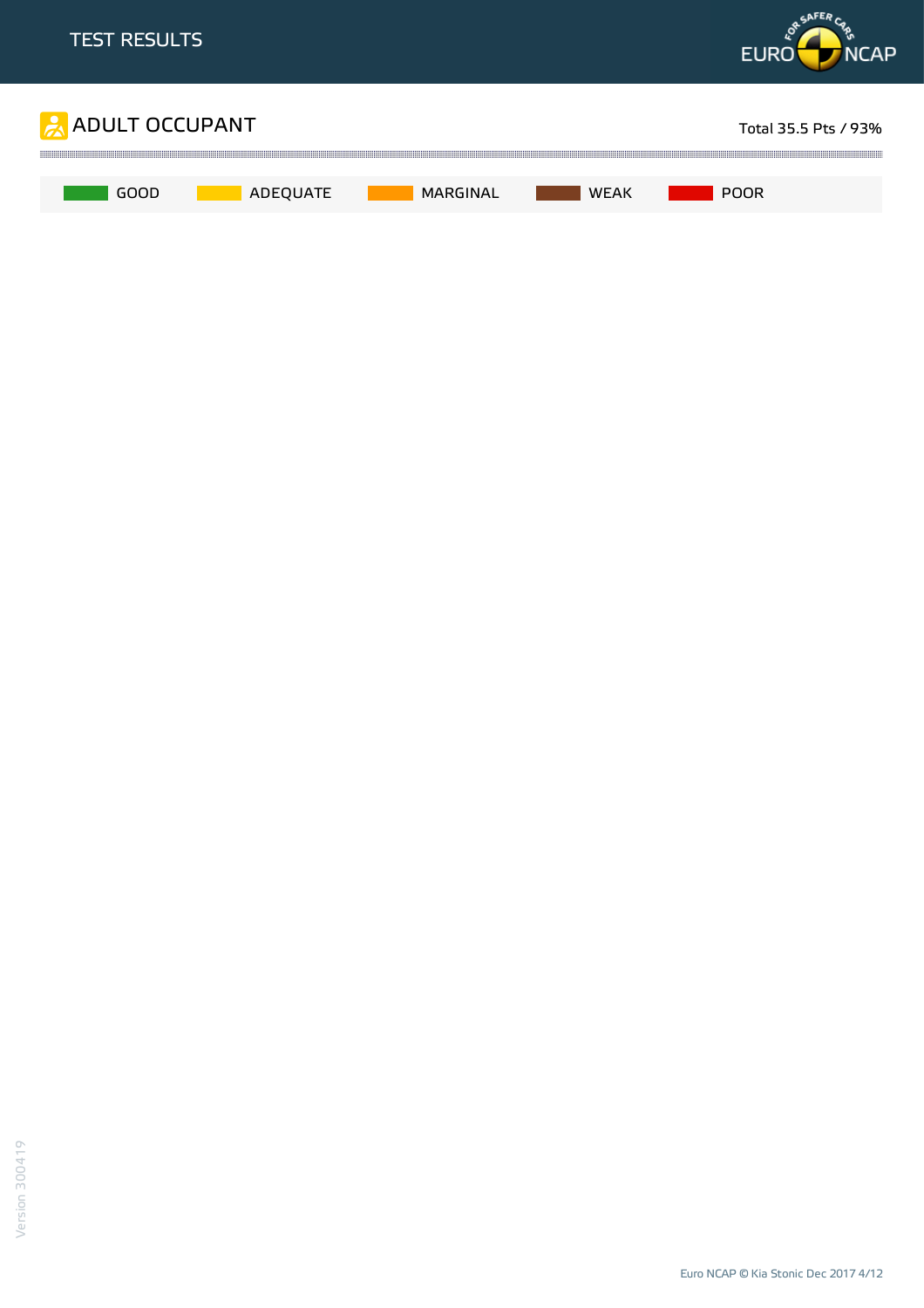

# ADULT OCCUPANT TO A RESERVE TO A RESERVE TO A RESERVE TOTAL TOTAL 35.5 Pts / 93%

### Comments

The passenger compartment remained stable in the frontal offset test. There was insufficient pressure in the driver's airbag to prevent the head from 'bottoming out' the airbag. Protection of the head was downgraded to adequate as a result. Dummy readings indicated good protection of the knees and femurs of both the driver and passenger. Kia showed that a similar level of protection would be provided to occupants of different sizes and to those sat in different positions. In the full-width rigid barrier test, protection of critical body areas was good or adequate for the driver and rear passenger. In the side barrier test and in the more severe side pole impact, protection of all critical parts of the body was good and the car scored maximum points in these tests. Tests on the front seats and head restraints demonstrated good protection against whiplash injuries in the event of a rear-end collision while a geometric assessment of the rear seats indicated marginal whiplash protection. The car has, as part of its optional safety pack, an autonomous emergency braking system. Tests of the functionality of this system at the low speeds typical of city driving demonstrated good performance, with collisions avoided at all test speeds.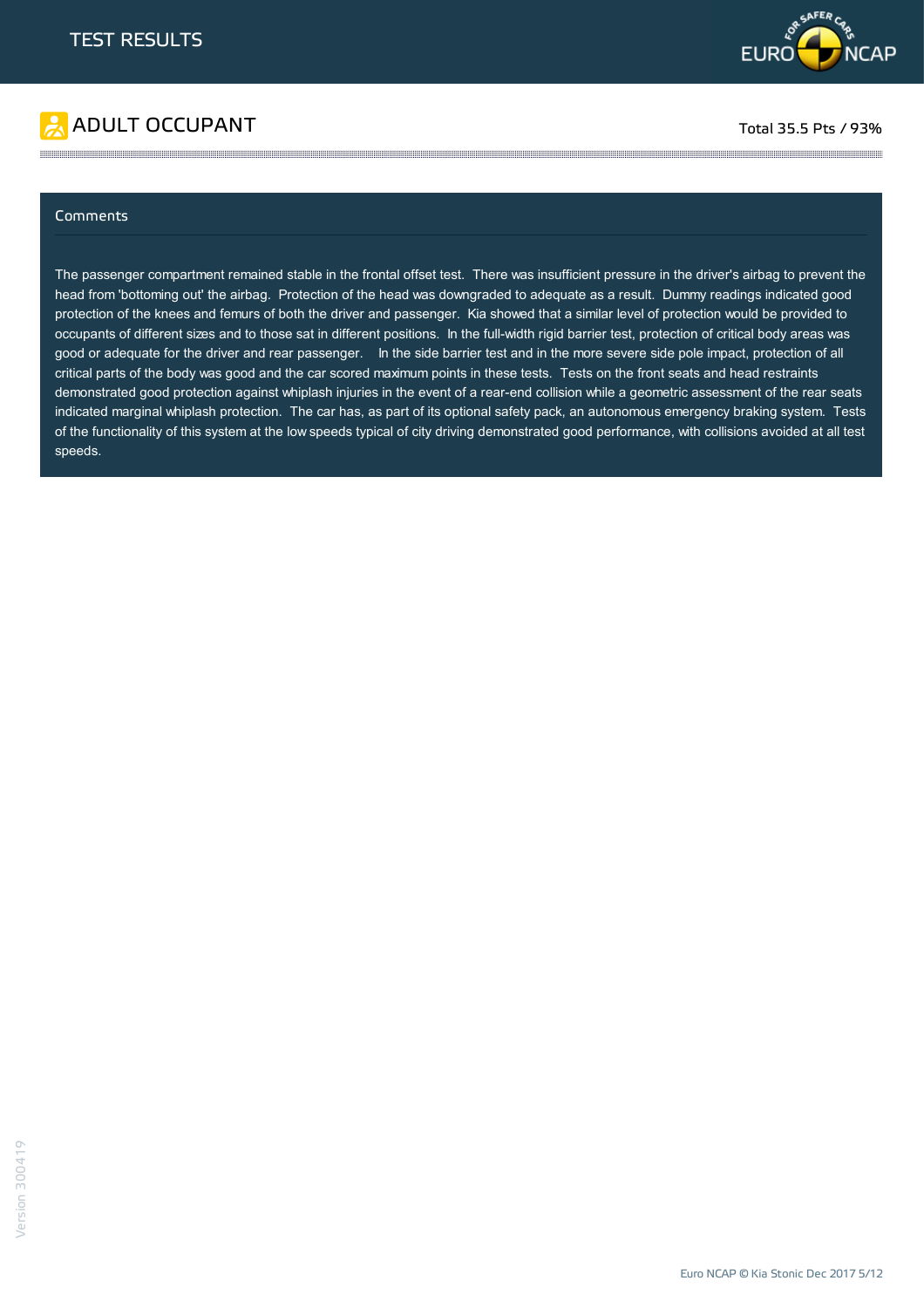





Restraint for 6 year old child: Britax Römer KidFix II XP Restraint for 10 year old child: Graco Junior III Safety Features 7 Pts

|                                                                                                             | Front<br>Passenger       | 2nd row<br>outboard              | 2nd row<br>center |
|-------------------------------------------------------------------------------------------------------------|--------------------------|----------------------------------|-------------------|
| <b>Isofix</b>                                                                                               | ×                        |                                  | ×                 |
| i-Size                                                                                                      | ×                        |                                  | ×                 |
| Integrated CRS                                                                                              | ×                        | ×                                | ×                 |
| Not on test car but available as option<br>Fitted to test car as standard<br>∩                              | Not available            |                                  |                   |
| <b>CRS Installation Check</b>                                                                               |                          |                                  | 11.8 Pts          |
| Install without problem<br>Install with care<br>Safety critical problem                                     | Installation not allowed |                                  |                   |
| <b>E</b> i-Size CRS                                                                                         |                          |                                  |                   |
| Maxi Cosi 2way Pearl & 2wayFix<br>Maxi Cosi 2way Pearl & 2wayFix<br>(rearward) (iSize)<br>(forward) (iSize) |                          | BeSafe iZi Kid X2 i-Size (iSize) |                   |
|                                                                                                             |                          |                                  |                   |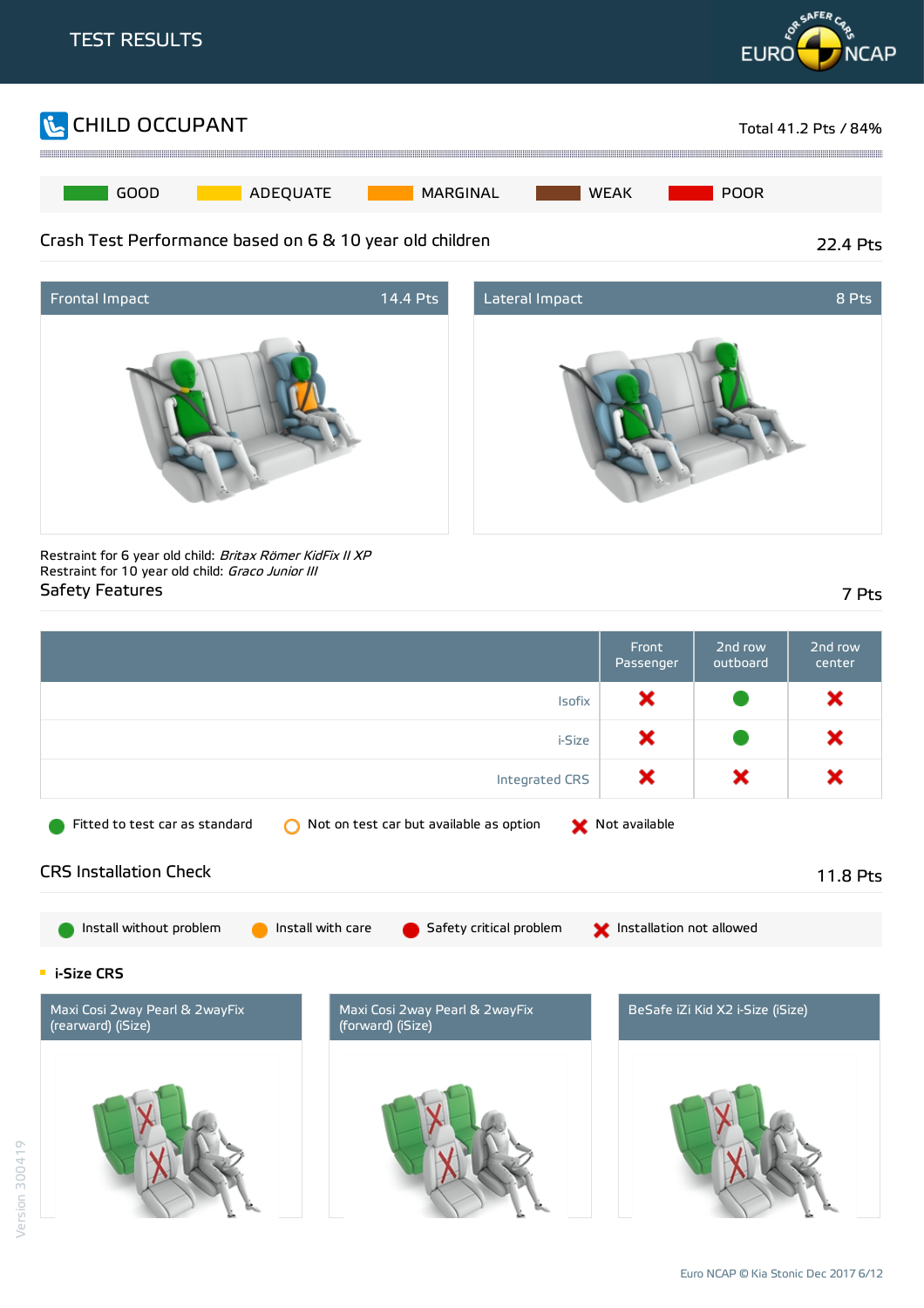

# CHILD OCCUPANT Total 41.2 Pts / 84%

### **ISOFIX CRS**



### Britax Römer KidFix XP (ISOFIX)



and the contract of the contract of the contract of the contract of the contract of the contract of the contract of the contract of the contract of the contract of the contract of the contract of the contract of the contra





### **Universal Belted CRS**



Britax Römer KidFix XP (Belt)





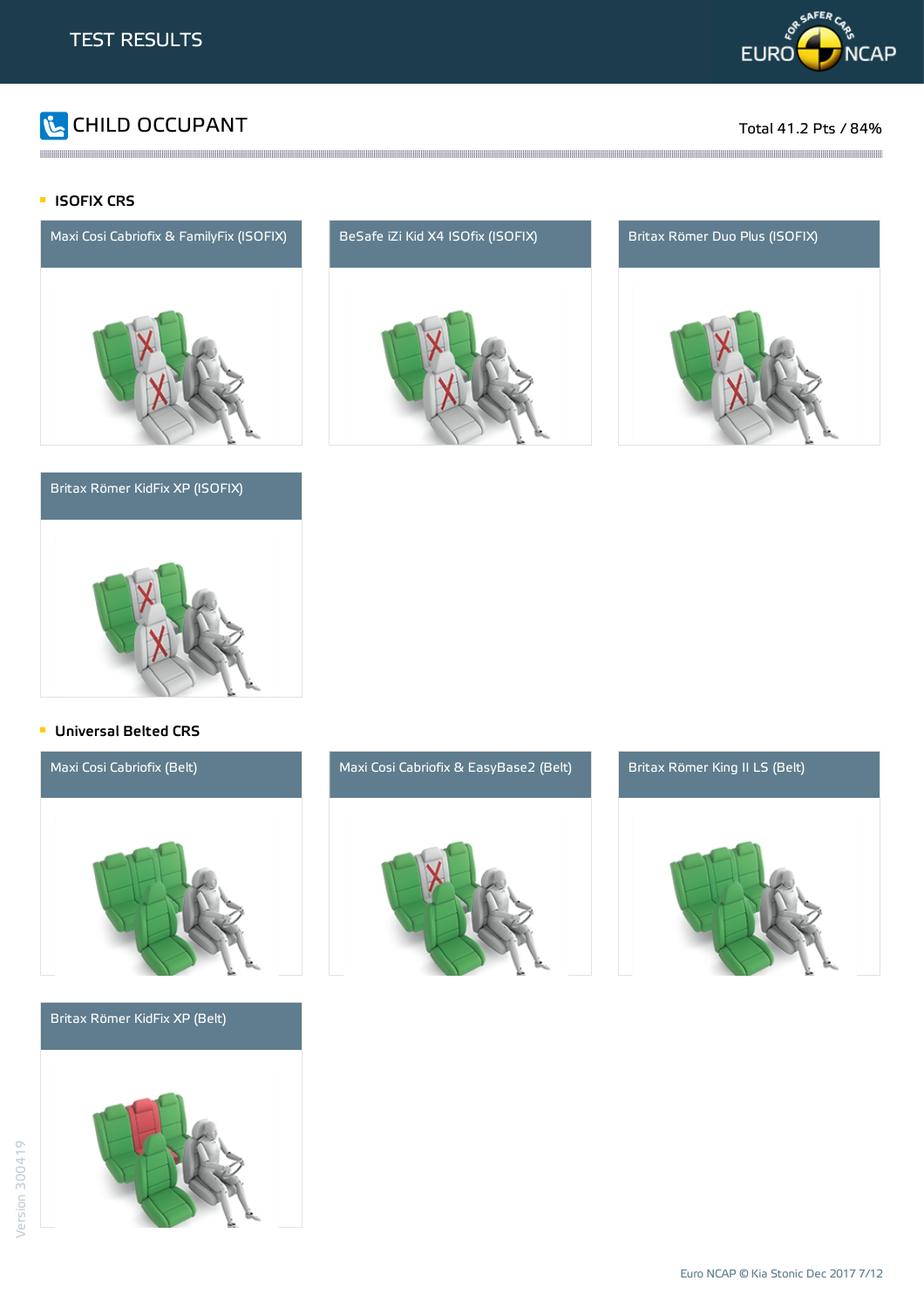



|                                                   | <b>Seat Position</b>    |                          |               |              |
|---------------------------------------------------|-------------------------|--------------------------|---------------|--------------|
|                                                   | Front                   | 2nd row                  |               |              |
|                                                   | <b>PASSENGER</b>        | <b>LEFT</b>              | <b>CENTER</b> | <b>RIGHT</b> |
| Maxi Cosi 2way Pearl & 2wayFix (rearward) (iSize) | $\Box$                  |                          | $\Box$        |              |
| Maxi Cosi 2way Pearl & 2wayFix (forward) (iSize)  | $\Box$                  |                          | $\Box$        |              |
| BeSafe iZi Kid X2 i-Size (iSize)                  | $\Box$                  |                          | $\Box$        |              |
| Maxi Cosi Cabriofix & FamilyFix (ISOFIX)          | $\Box$                  |                          | $\Box$        |              |
| BeSafe iZ Kid X4 ISOfix (ISOFIX)                  | $\Box$                  |                          | $\Box$        |              |
| Britax Römer Duo Plus (ISOFIX)                    | $\Box$                  |                          | $\Box$        |              |
| Britax Römer KidFix XP (ISOFIX)                   | $\Box$                  |                          | $\Box$        |              |
| Maxi Cosi Cabriofix (Belt)                        |                         |                          |               |              |
| Maxi Cosi Cabriofix & EasyBase2 (Belt)            |                         |                          | ×             |              |
| Britax Römer King II LS (Belt)                    |                         |                          |               |              |
| Britax Römer KidFix XP (Belt)                     |                         |                          |               |              |
| Install with care<br>Install without problem      | Safety critical problem | Installation not allowed |               |              |

### Comments

In the frontal offset test, protection of the chest of the 6 year dummy was rated as marginal, based on dummy readings of chest decelerations. Otherwise, protection of the 6 and 10 year dummies was good or adequate. In the side barrier test, protection of both dummies was good. The front passenger airbag can be disabled to allow a rearward-facing child restraint to be used in that seating position. Clear information is provided to the driver regarding the status of the airbag and the system was rewarded. All of the restraint types for which the car is designed could be properly installed and accommodated in the car with the exception of the Group II/III universal restraint which was unstable in the rear centre position.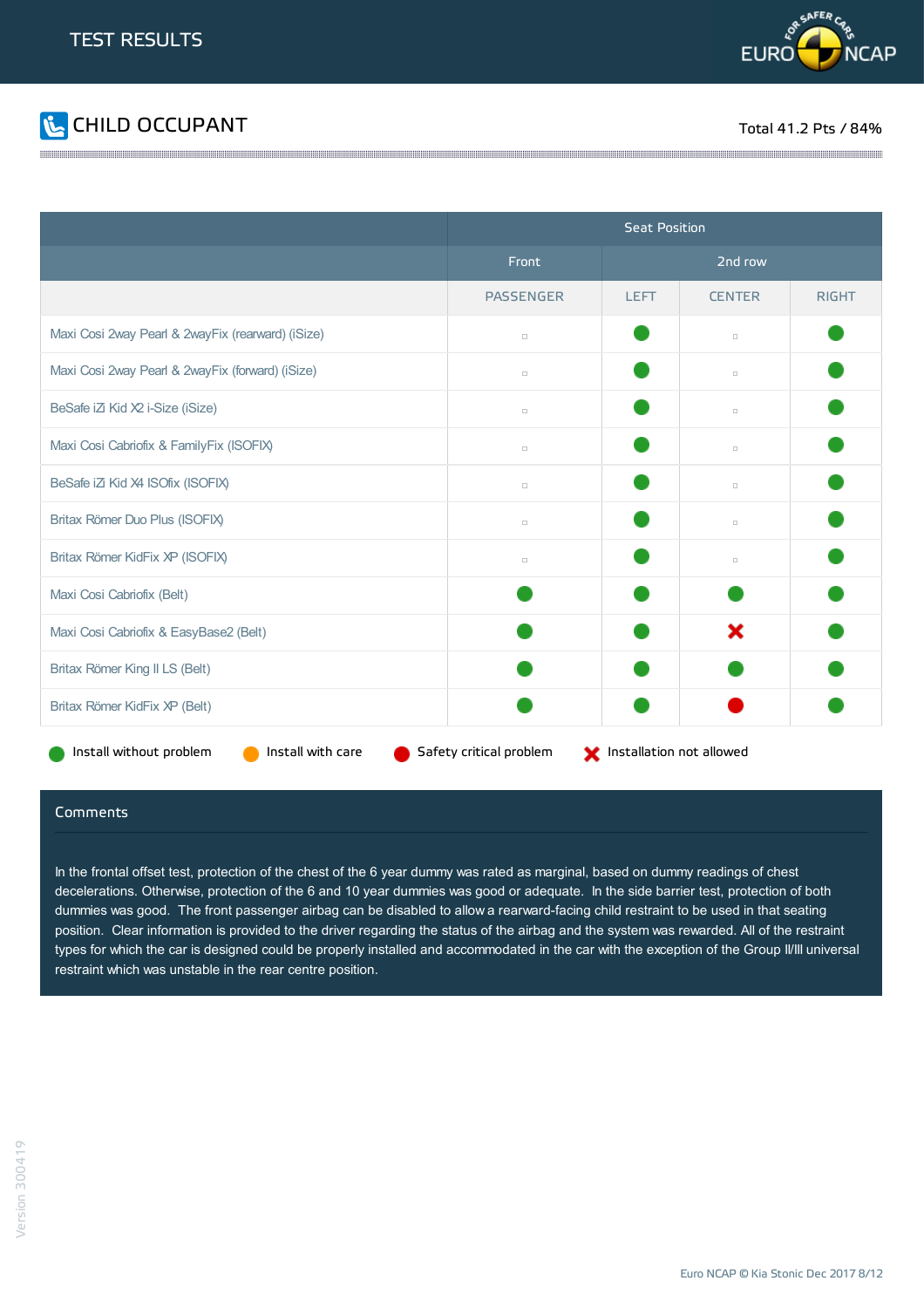



AEB Pedestrian 3.8 Pts

| <b>System Name</b>                        |                                 | <b>FCA</b>                                                                    |  |
|-------------------------------------------|---------------------------------|-------------------------------------------------------------------------------|--|
| <b>Type</b>                               |                                 | Auto-Brake with Forward Collision Warning                                     |  |
| <b>Operational From</b>                   |                                 | $0$ km/h                                                                      |  |
| Additional Information                    |                                 | Defaults on for every journey; operates above 40km/h and in low ambient light |  |
| PERFORMANCE                               |                                 |                                                                               |  |
|                                           | <b>Autobrake Function</b>       |                                                                               |  |
|                                           | Avoidance                       | Mitigation                                                                    |  |
| Running Adult crossing from Farside       | Collision avoided up to 20 km/h | Impact mitigated up to 35 km/h                                                |  |
| Walking Adult crossing from Nearside -25% | Collision avoided up to 25 km/h | Impact mitigated up to 45 km/h                                                |  |
|                                           |                                 |                                                                               |  |
| Walking Adult crossing from Nearside -75% | Collision avoided up to 45 km/h | Impact mitigated up to 60 km/h                                                |  |

### Comments

The bonnet provided predominantly good or adequate protection to the head of a struck pedestrian, with some poor results recorded on the stiff windscreen pillars. The bumper provided good protection to pedestrians' legs at all test locations and the pelvis was also well protected, the car scoring maximum points in these tests. The optional autonomous emergency braking system can detect pedestrians as well as other vehicles and performed adequately in tests of this functionality.

Euro NCAP © Kia Stonic Dec 2017 9/12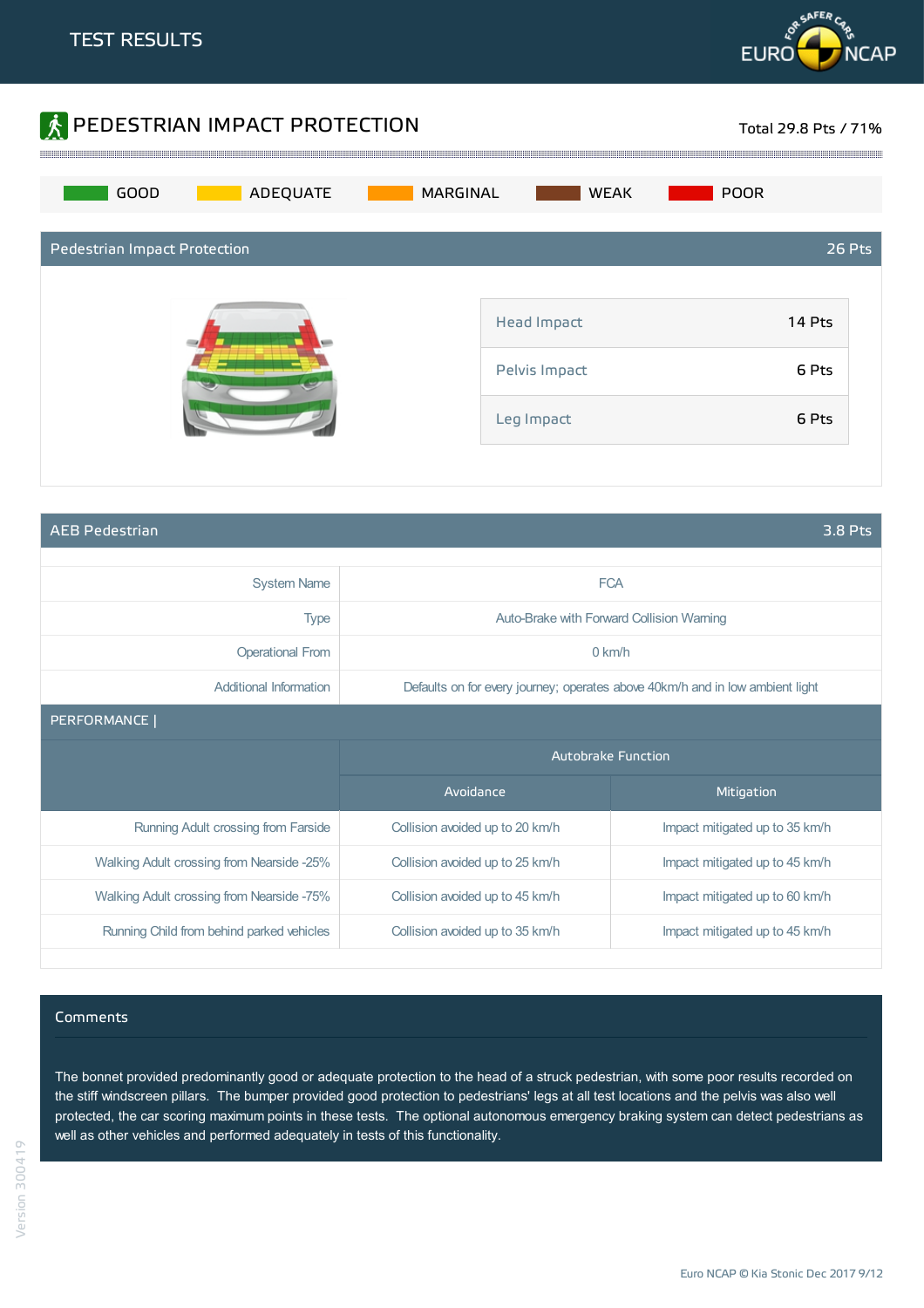

| Applies To | All seats          |                    |                   |
|------------|--------------------|--------------------|-------------------|
| Warning    | <b>Driver Seat</b> | front passenger(s) | rear passenger(s) |
| Visual     |                    |                    |                   |
| Audible    |                    |                    |                   |



## Lane Support 1.5 Pts

| System Name           | Lane Departure Warning System |
|-----------------------|-------------------------------|
| <b>Type</b>           | Lane Departure Warning        |
| Operational From      | 60 km/h                       |
| Warning               | $\overline{0}$                |
| PERFORMANCE           |                               |
| LDW Confirmation Test | Pass                          |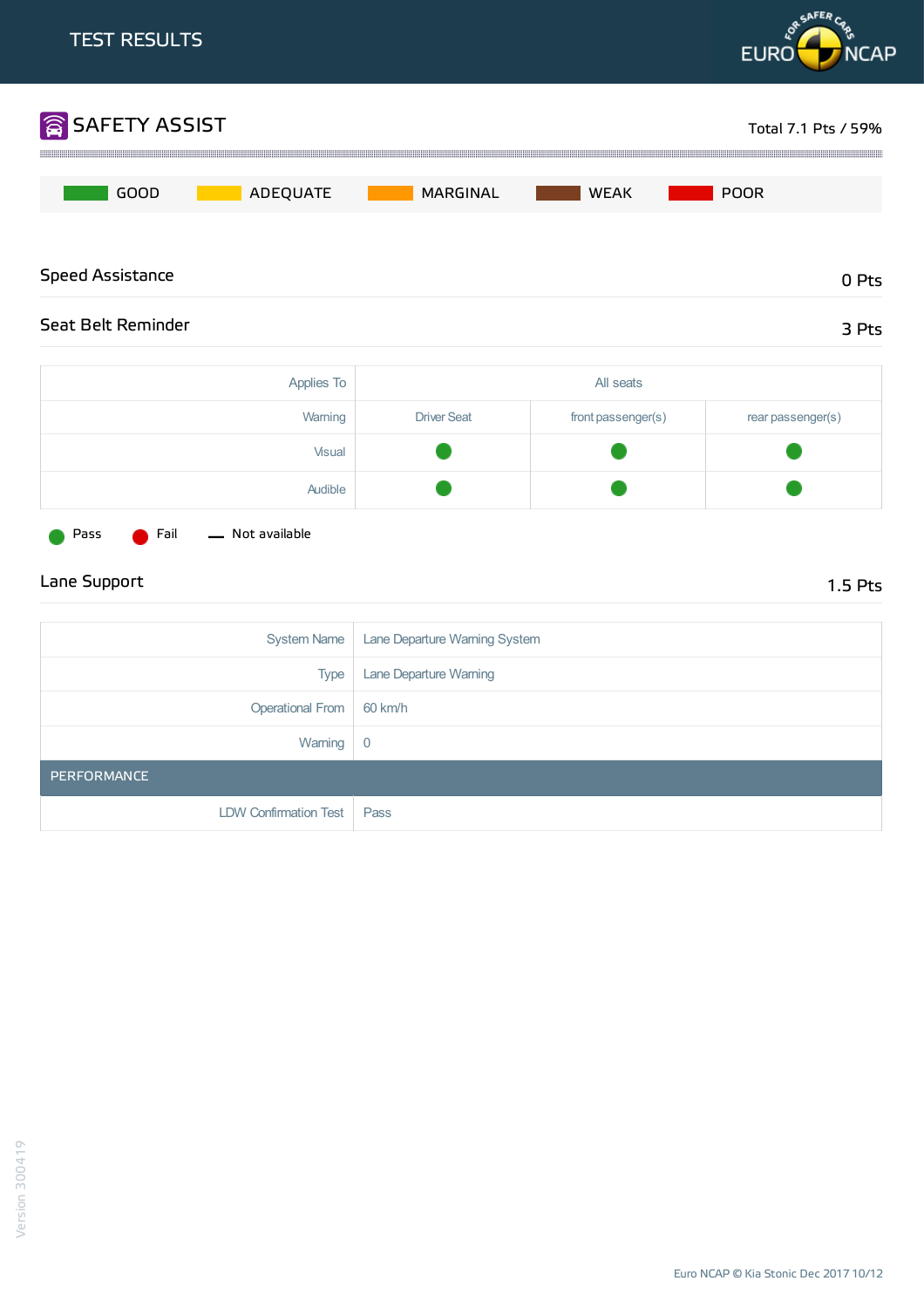# **SAFETY ASSIST** Total 7.1 Pts / 59%

**RISAFERC** 

**EURO** 

## AEB Interurban 2.6 Pts

**NCAP** 

| <b>System Name</b>              | <b>AEB</b>                        |                                                                  |  |  |
|---------------------------------|-----------------------------------|------------------------------------------------------------------|--|--|
| <b>Type</b>                     |                                   | Forward Collision Warning with Auto-Brake                        |  |  |
| <b>Operational From</b>         | 8 km/h                            |                                                                  |  |  |
| <b>Additional Information</b>   | Default On                        |                                                                  |  |  |
| PERFORMANCE                     |                                   |                                                                  |  |  |
|                                 | Autobrake Function Only           | Driver reacts to warning                                         |  |  |
| <b>Operational Speed</b>        | 8-160 km/h                        | 8-160 km/h                                                       |  |  |
| Approaching a stationary car    | See AEB City                      | Crash avoided up to 55km/h.<br>Crash speed reduced up to 75km/h. |  |  |
| Approaching a slower moving car | Crash avoided up to 70km/h.       | Crash avoided up to 80km/h.                                      |  |  |
|                                 | FOLLOWING A CAR AT SHORT DISTANCE |                                                                  |  |  |
| Car in front brakes gently      | Avoidance                         | Avoidance                                                        |  |  |
| Car in front brakes harshly     | Mitigation                        | Avoidance                                                        |  |  |
|                                 | FOLLOWING A CAR AT LONG DISTANCE  |                                                                  |  |  |
| Car in front brakes gently      | Avoidance                         | Avoidance                                                        |  |  |
| Car in front brakes harshly     | Avoidance                         | Avoidance                                                        |  |  |

### **Comments**

A seatbelt reminder system is standard equipment for the front and rear seats. Autonomous emergency braking is part of the optional safety pack. In tests of this system at highway speeds, it performed well with collisions avoided in most test scenarios. The safety pack also includes a lane departure warning system which signals to the driver when the car is drifting out of lane. A speed assistance system is available as an option but does not form part of the safety pack and is not included in this assessment.